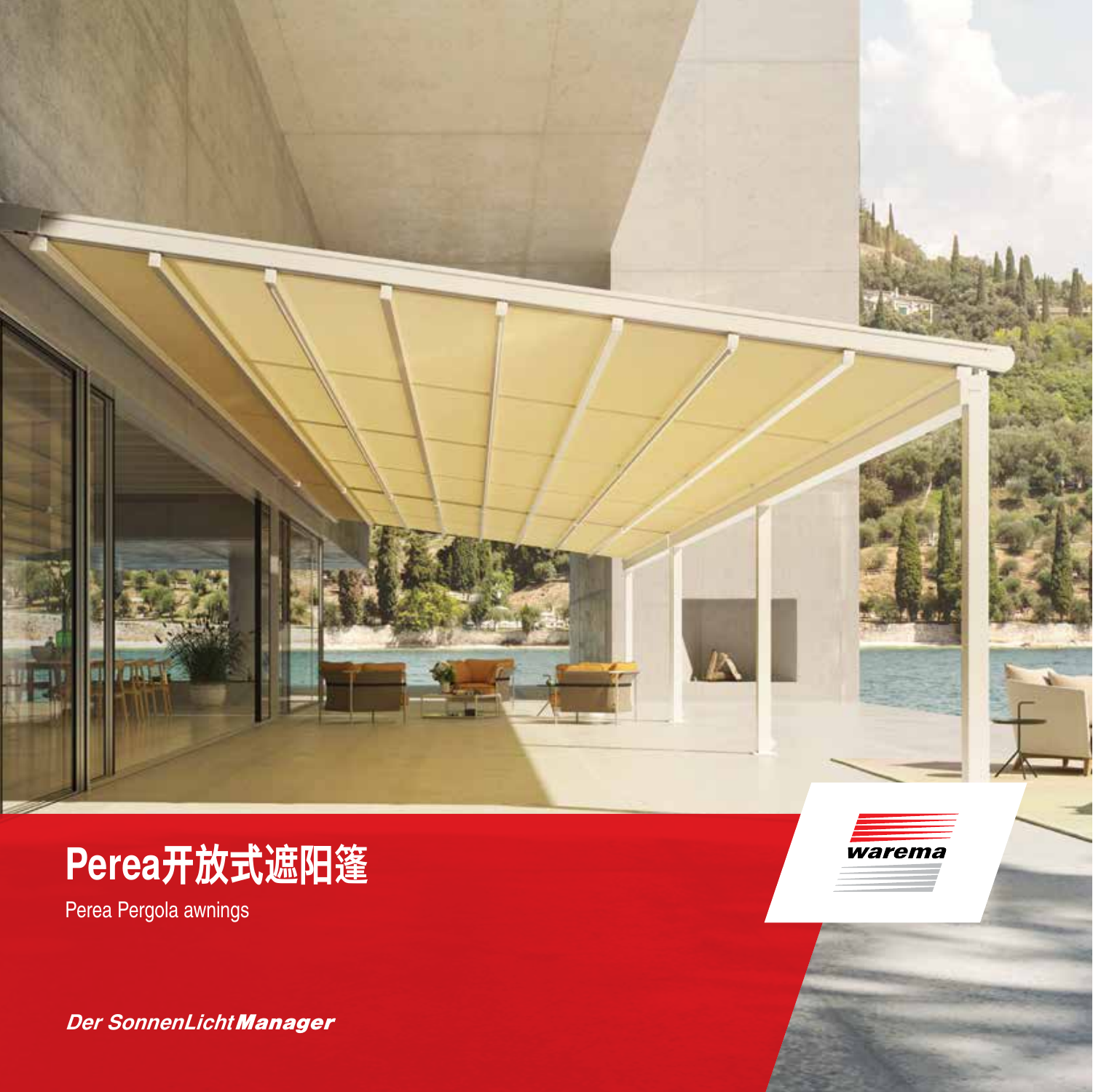# **享受您的客厅 Enjoy your living room**



#### 您是否希望您的遮阳系统不仅仅能提供一个惬意的遮阳场所,还具有吸 引人的设计和很好的耐候性?那么您可以着手了解望瑞门的Perea开放式 遮阳篷。除了众多附加功能外,我们提供广泛的设计、色调和框架颜色, 确保了最大的设计选择和操作的平顺性。

Do you expect your sun shading system to provide more than just a cosy shaded spot and also attach great importance to attractive design and weather resistance? Then discover the high-grade pergola awnings Perea from WAREMA. The range of designs, colour shades and frame colours, in addition to the numerous extras, guarantees maximum design options and operating comfort.



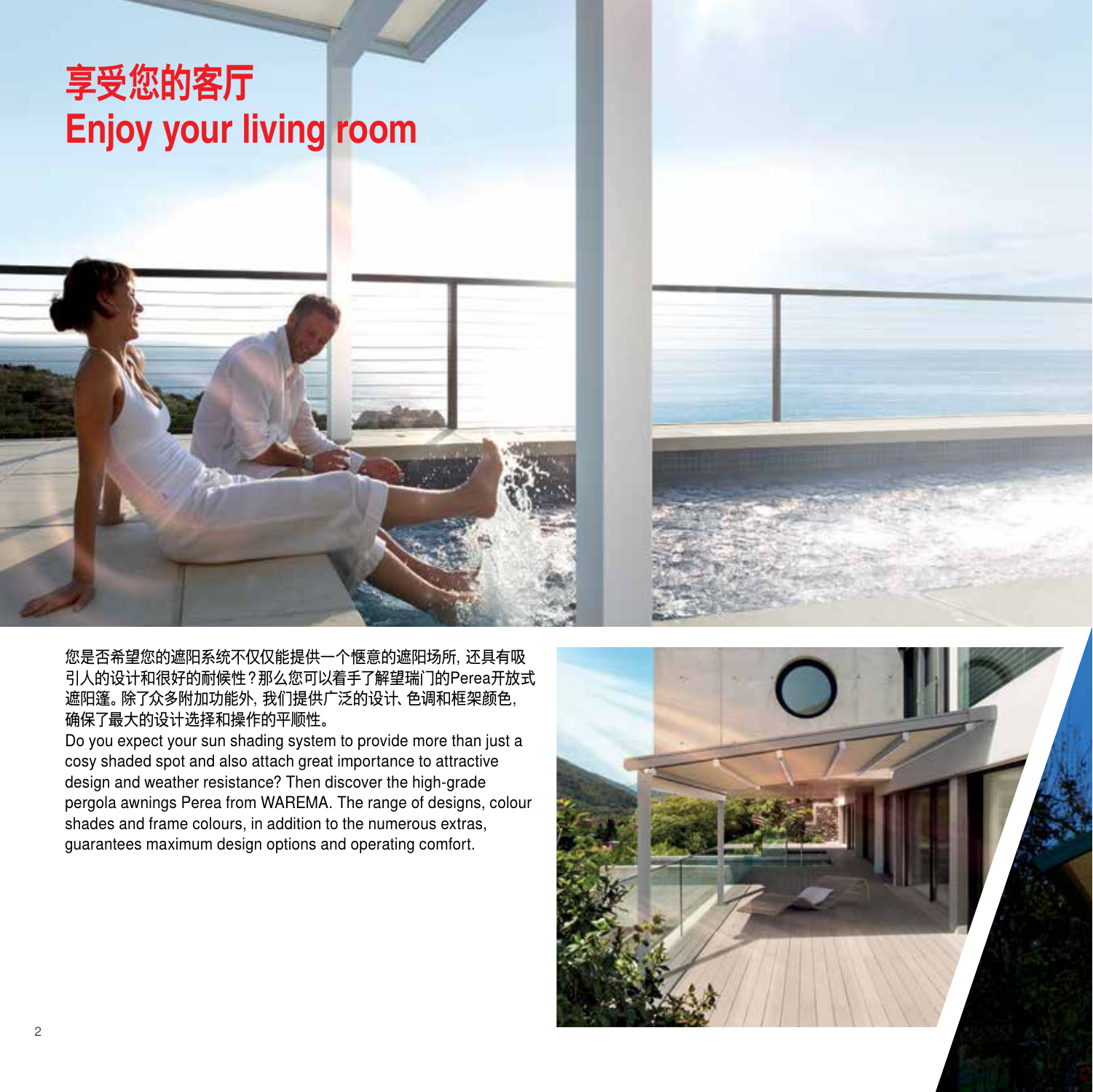### Secudrive® 专利导轨

- 将面料紧紧地固定在侧面导轨内
- 遮阳篷边缘无漏光
- 确保抗风性

#### Secudrive® guidance

- Securely holds the fabric within the side guides
- Removing the light gap at the edges of the awning
- Ensures wind stability



## 璀璨的美观性:集成LED照明

您正在露台上期待安静的夏日夜晚吗? 使用 Perea遮阳篷,您会发现身处这样的环境。LED 灯条和导轨可被集成进罩壳式遮阳篷和许多其 它系列。您可以使用望瑞门无线系统轻松控制 并调节其到所需的亮度。在夏天的晚上和朋友 喝一杯葡萄酒—当然要打开我们的遮阳篷。

#### Radiantly beautiful: Integrated LED lighting

Are you looking for quiet summer evening on your terrace? Use Perea awnings and you can find yourself in perfect ambience. LED strips and light rails that can be integrated into the cassette awnings and in numerous other models can be easily controlled using the WAREMA Mobile System and dimmed to the desired brightness. Time for summer evening and wine with friends – with our awnings, of course.

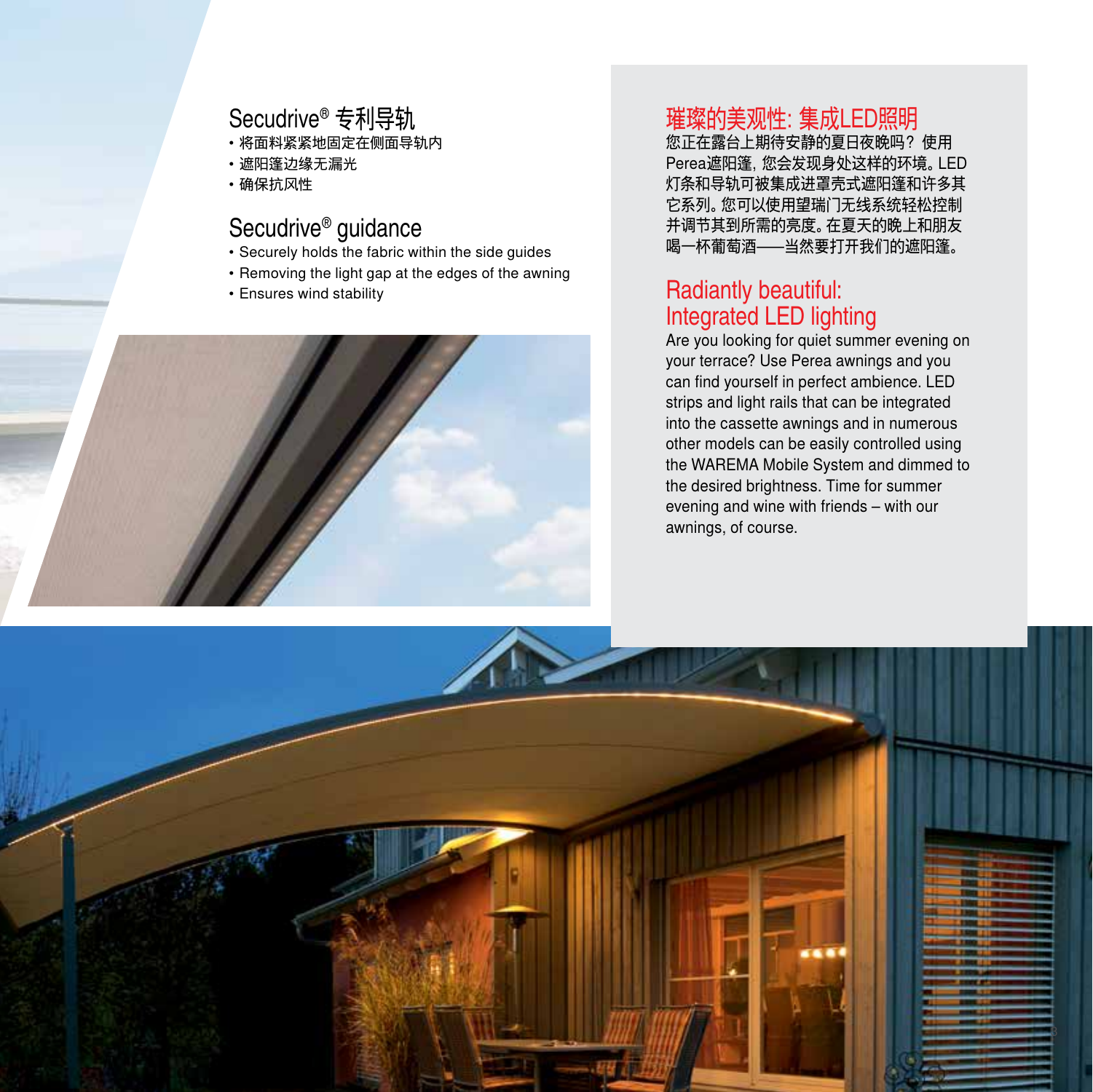

#### 开放式遮阳篷 P40: 时尚遮阳的提供者

就坐下来享受夏天吧。它们不仅可以为您遮挡 阳光和夜里的柔风,也可以保护您免遭邻居的 窥探。Perea P40将给您和您的客人留下深刻 的印象,并使户外的咖啡或烧烤时间成为难忘 的体验。

#### Pergola awning Perea P40: Stylish shade providers

Just sit back and enjoy summer. They don't just protect you especially well against sun and mild evening wind, but also against the prying eyes of your neighbours. Perea P40 impress you and your guests, coffee time or barbecues outdoors unforgettable experience.

| 最大宽度<br>Max. width<br>6500毫米 mm | 最大伸展度<br>Max. projection<br>7000毫米 mm |
|---------------------------------|---------------------------------------|
|                                 |                                       |

### 帷幔卷帘和WMS传感器技术

- 电池驱动的帷幔卷帘
- 壁挂式遥控器或者智能手机控制
- WMS传感器自动测量强风和阳光照度和降雨量

#### Valance roller blind and WMS sensor technology

- Battery operated valance roller blind
- Wall-mounted transmitter or via smartphone
- Automatic measurement of WMS sensor from high wind and sun, rainfall

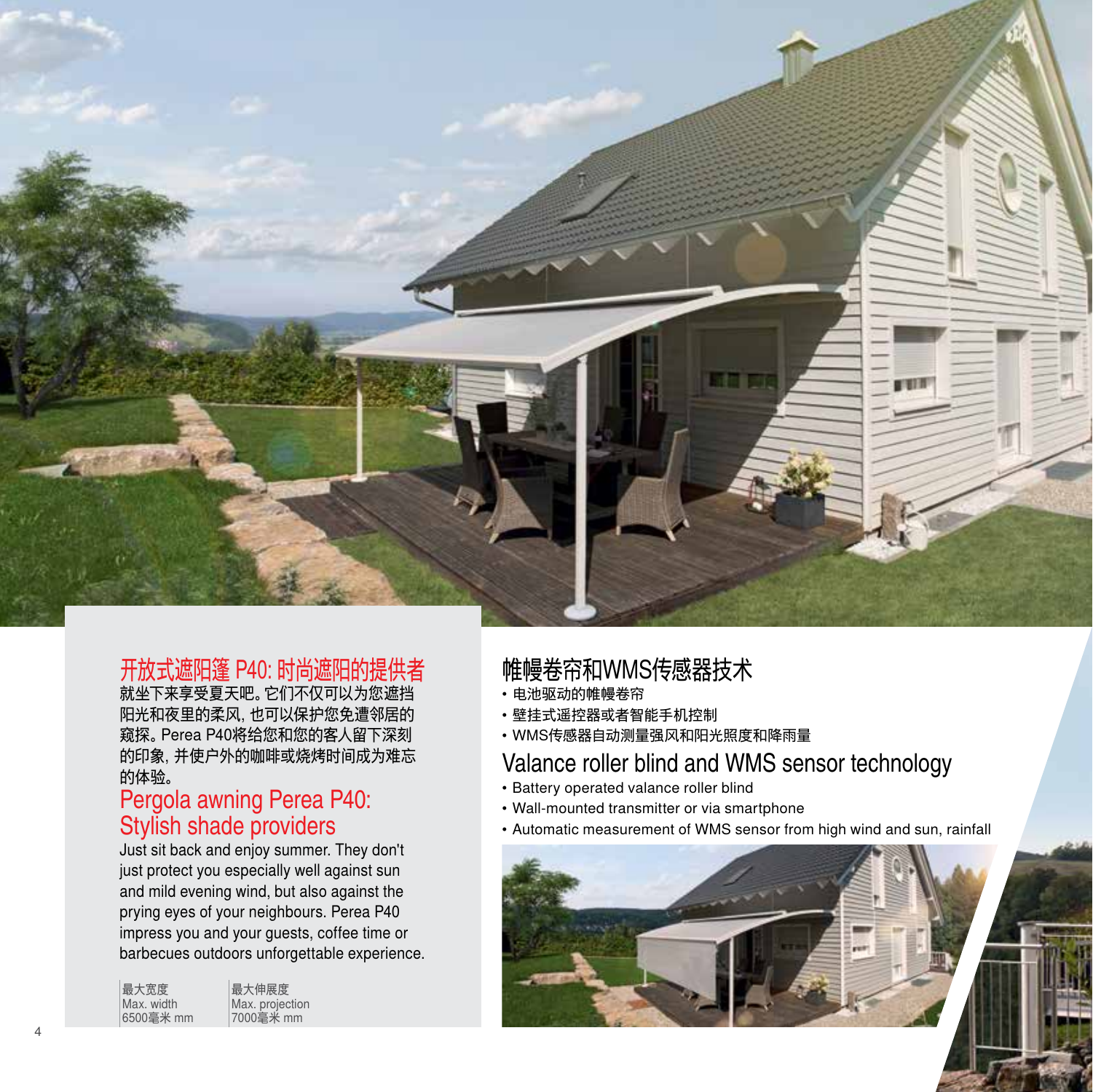## WMS-望瑞门移动控制系统

• 无线遥控

• 通过手持式,壁挂式遥控器或智能手机轻松操作

#### WMS – WAREMA Mobile System

- Radio remote control
- Easy operation with handheld, wall-mounted transmitter or smartphone



想象一些与众不同的东西?一流的防晒能力与 25.5、三 5.6、1.5,5,5,4,6,7,7,7,8,5,7,7,4,8,5,7,7,<br>出色的设计相结合。将您的户外区域变成一片 乐土。

#### Pergola awning Perea P40: straight guide rails

Fancy something out of the ordinary? Combine first-class sun protection with outstanding design. Transform your outdoor area into oasis.



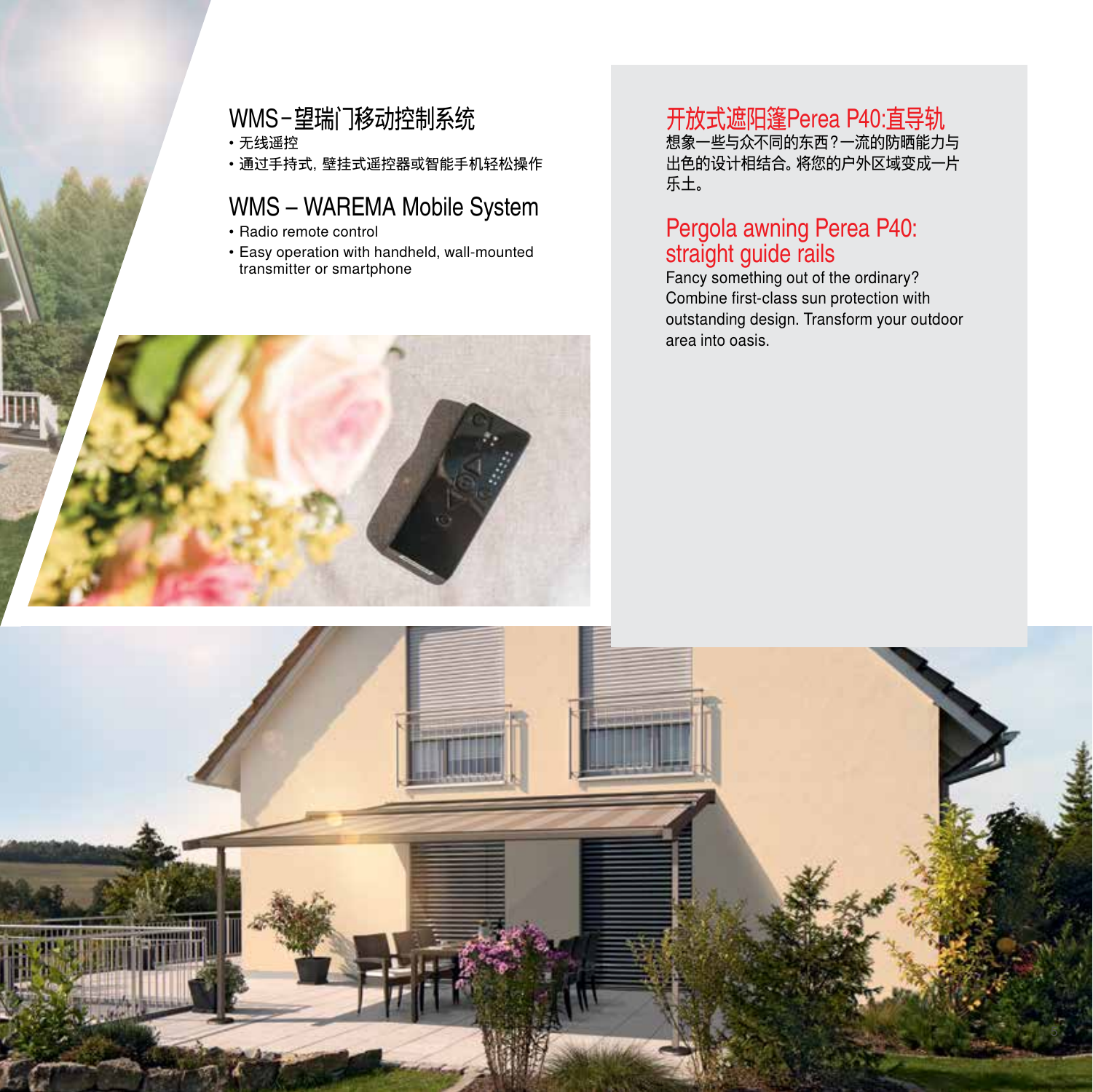



#### 个性的开放空间: Perea开放式遮阳篷 P60

普通防晒还不够吗? 试试我们的不受天气影响的Perea P60,它不仅 可以防晒,还可以防雨。融入面料的PVC网格和

特有的排水沟可以以实现排水。 Stylish open space:

## Pergola awning Perea P60

Is normal sun protection not enough? Try our weatherproof Perea P60, not only protects against the sun, but also rain. The PVC grid integrated into the fabric and the integrated drainage gutter drain water in a controlled manner.

| 最大宽度       | 最大伸展度           | 最大面积                 |
|------------|-----------------|----------------------|
| Max. width | Max. proiection | Max. area            |
| 6000毫米 mm  | 5000毫米 mm       | 30平方米 m <sup>2</sup> |

### 取暖器

即使在寒冷的晚上,您也可以在露台上享受舒适的温度和惬意的温暖,并 在任何您喜欢的时候延长"户外天气"。

### Radiant heater

Enjoy comfortable temperatures and cosy warmth even in the cooler evening hours on your patio and extend the "outdoor weather" as long as you feel like it.

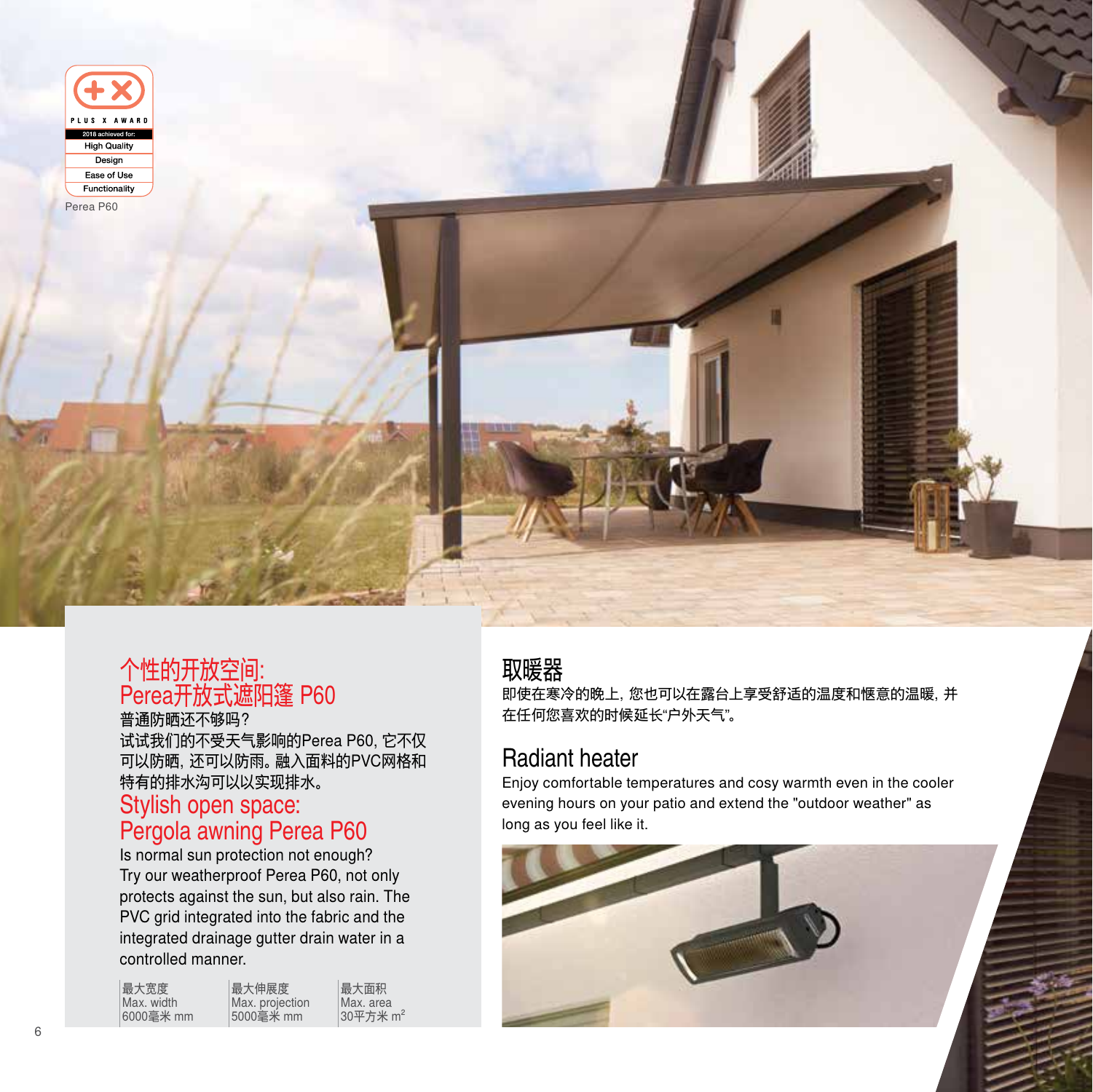#### EasyZIP防风卷帘

带有easyZIP导向的美观的遮阳篷将现代设计和功能可靠 性结合起来,同时它在强风时具有稳定性和紧固性。它与 我们的不受天气影响的Perea遮阳篷完美匹配。

#### Window awnings with easyZIP guidance

The aesthetic window awnings with easyZIP guidance combine modern design and functional reliability. Also high wind stability and a firm grip guaranteed. Perfect in combination with our weatherproof Perea awnings.

### Perea开放式遮阳篷 P70: 超强的耐候性

精密到极点:可靠的遮阳防雨一体化,甚至还有 极强的抗风能力。带集成LED灯条的光轨。

#### Pergola awning Perea P70: Extravagant weather protection

It could not be more sophisticated: Reliable combination of sun and weather protection. Even more, this weatherproof pergola awning is extremely wind-resistant. Light rail with integrated LED strips.

最大宽度 Max. width 6000毫米 mm

最大伸展度 Max. projection 6000毫米 mm

最大面积 Max. area 36平方米 m²

7